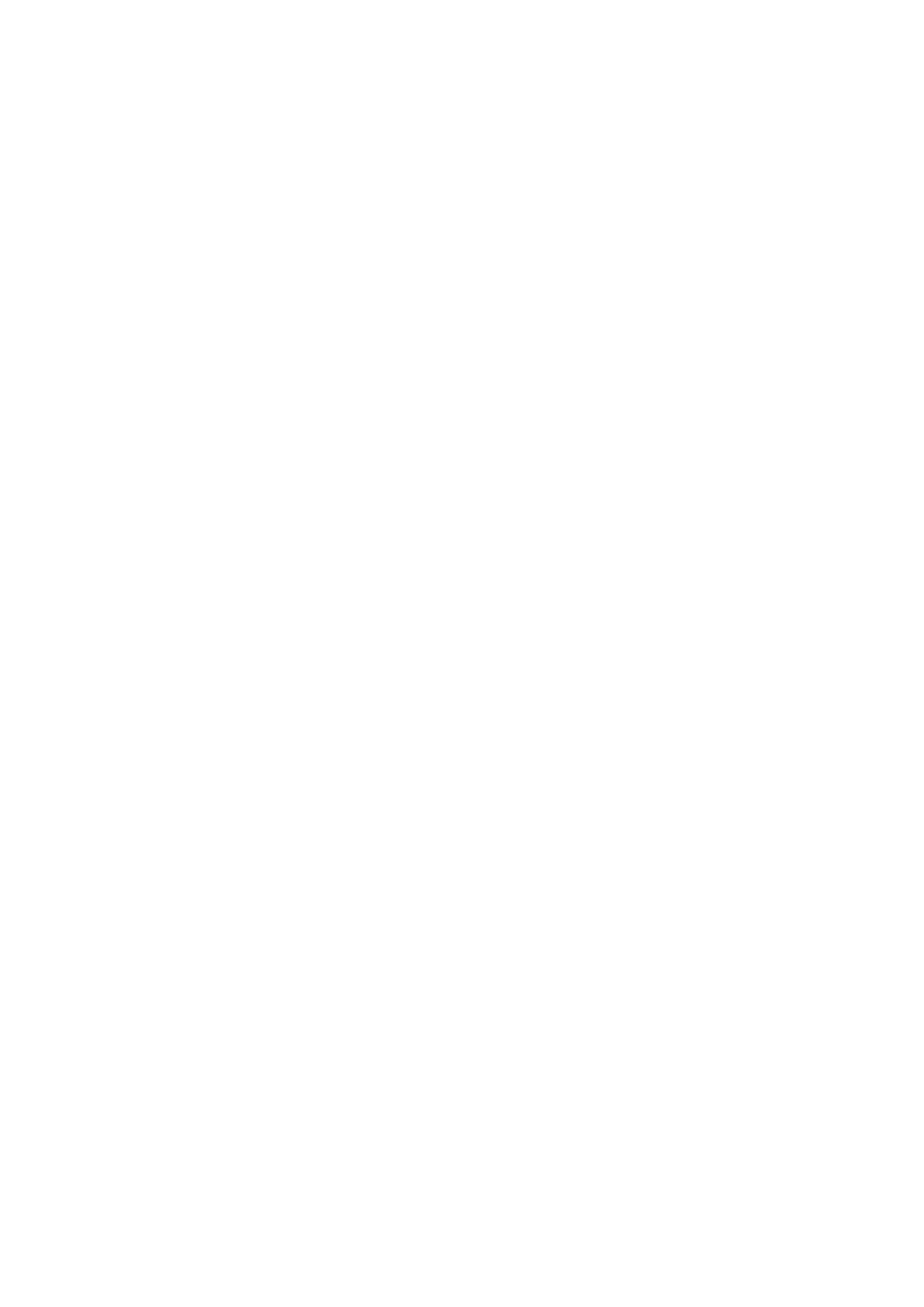

## **Chapter 7 Debt Financing in Australia**

Australia has a sophisticated market for debt financing, which offers financing products in connection with a broad range of businesses, assets and transactions, including general corporate financing, acquisition financing, project financing, leveraged financing, real estate financing, securitisation and structured financing and debt capital markets.

The debt finance market in Australia is generally open to international participants, whether as borrowers or lenders. The well-developed legal system in Australia provides borrowers and lenders with a high degree of certainty in relation to the legal treatment of various aspects of debt financing arrangements. This gives local and international debt market participants confidence to be able to enter into debt financing arrangements that will be legally enforceable against the parties to them.

#### **Lending by foreign entities or to foreign entities**

Under Australian law, there are generally no restrictions or limitations on foreign lenders making loans to Australian companies or Australian companies making loans to foreign entities. However, we note the points set out in:

- Chapter 11 of this publication, 'Taxation, Stamp Duty and Custom Duty', in relation to interest payable from Australian companies to foreign entities; and
- Chapter 10 of this publication, 'Foreign Investment Regulation', in relation to the authorisations and licensing and registration requirements in relation to foreign banks and financial institutions.

#### **Guarantees**

Unless an Australian company is restricted from doing so in its constitution, it can give a guarantee for the debt of a borrower, whether the borrower is incorporated in Australia or in a different country.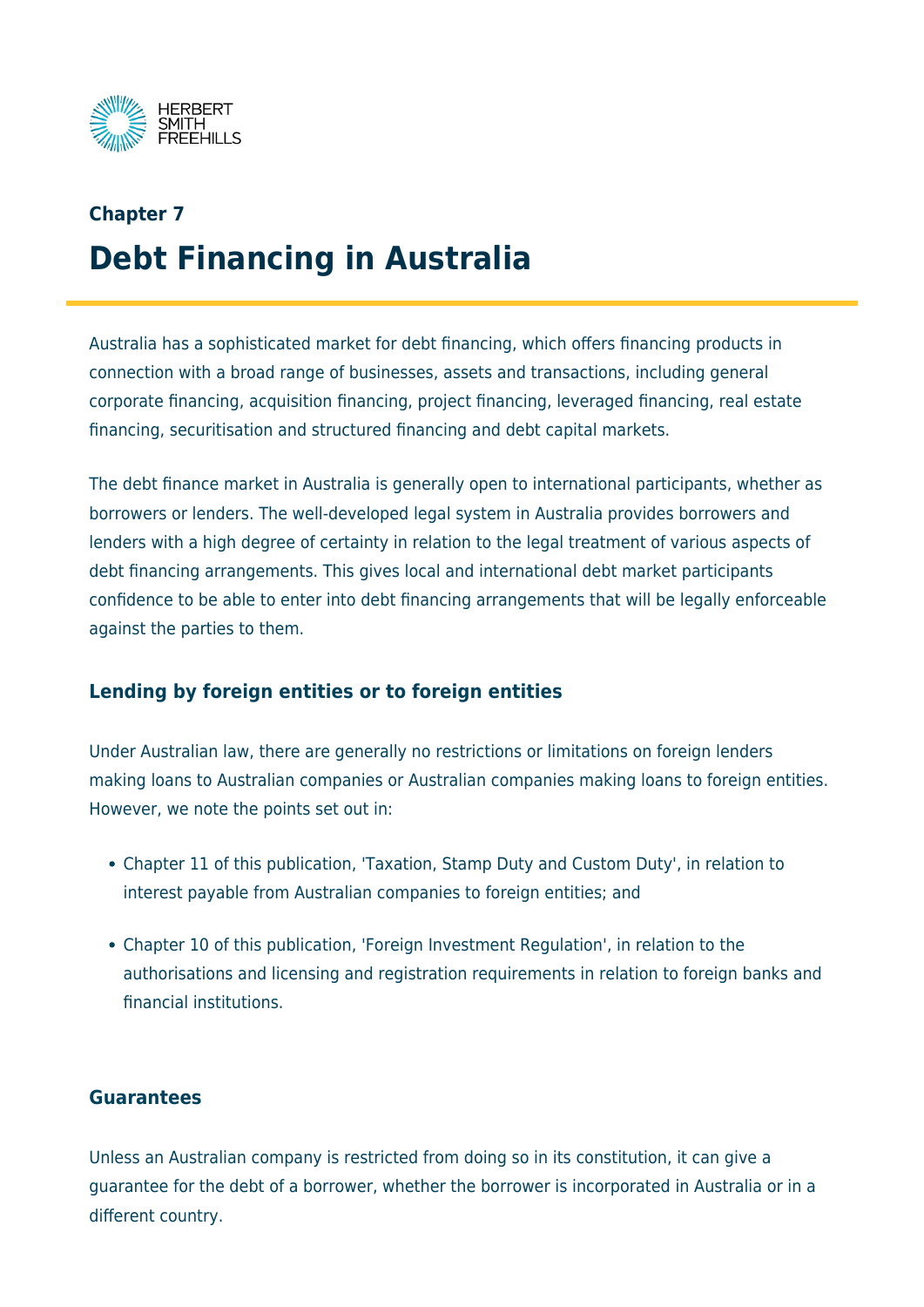However, there are certain laws in Australia that may affect the enforceability of a guarantee. A guarantee provided by an Australian company may be unenforceable if:

- the company does not have the power, under its constituent document, to provide the guarantee in the relevant circumstances; or
- the directors do not exercise their duty to act in good faith for the benefit of the company and for a proper purpose in giving the guarantee.

In determining whether there is sufficient benefit, all relevant facts and circumstances of the transaction need to be considered by the directors, including the benefits and detriments to the guarantor in giving the guarantee, and the respective benefits to the other parties involved in the transaction. The issue is particularly relevant where a company provides a guarantee in relation to the obligations of another member of its corporate family. In determining whether there is sufficient benefit, the directors need to give primary consideration to the benefits and detriments to the guarantor in giving the guarantee, in addition to the benefits to the other members of the corporate family.

Whether a guarantee entered into in breach of directors' duties can be avoided against a party relying on the guarantee depends on certain factors, including whether the party knew of or suspected the breach. Under Australian law, a person is entitled to assume that the directors have properly performed their duties to the company unless that person knows or suspects that they have not done so.

In addition, in an insolvency of an Australian company, certain transactions may be set aside by a court, on the application of a liquidator of the company. A liquidator has the power to make such an application in respect of transactions entered into in the 6 month period prior to the application to wind the company up (or the commencement of the administration of the company (where applicable)) that constitute 'unfair preferences' or 'uncommercial transactions' and the company was insolvent at the time or became insolvent because of the transaction (or an act or omission made for the purpose of giving effect to the transaction).

#### **Taking security**

## **Security over land**

Security over land is typically taken by way of a registered mortgage over the specific piece of land. Land may also be charged under a general security agreement (e.g. over all property which the grantor owns from time to time). A failure to register a security interest in land will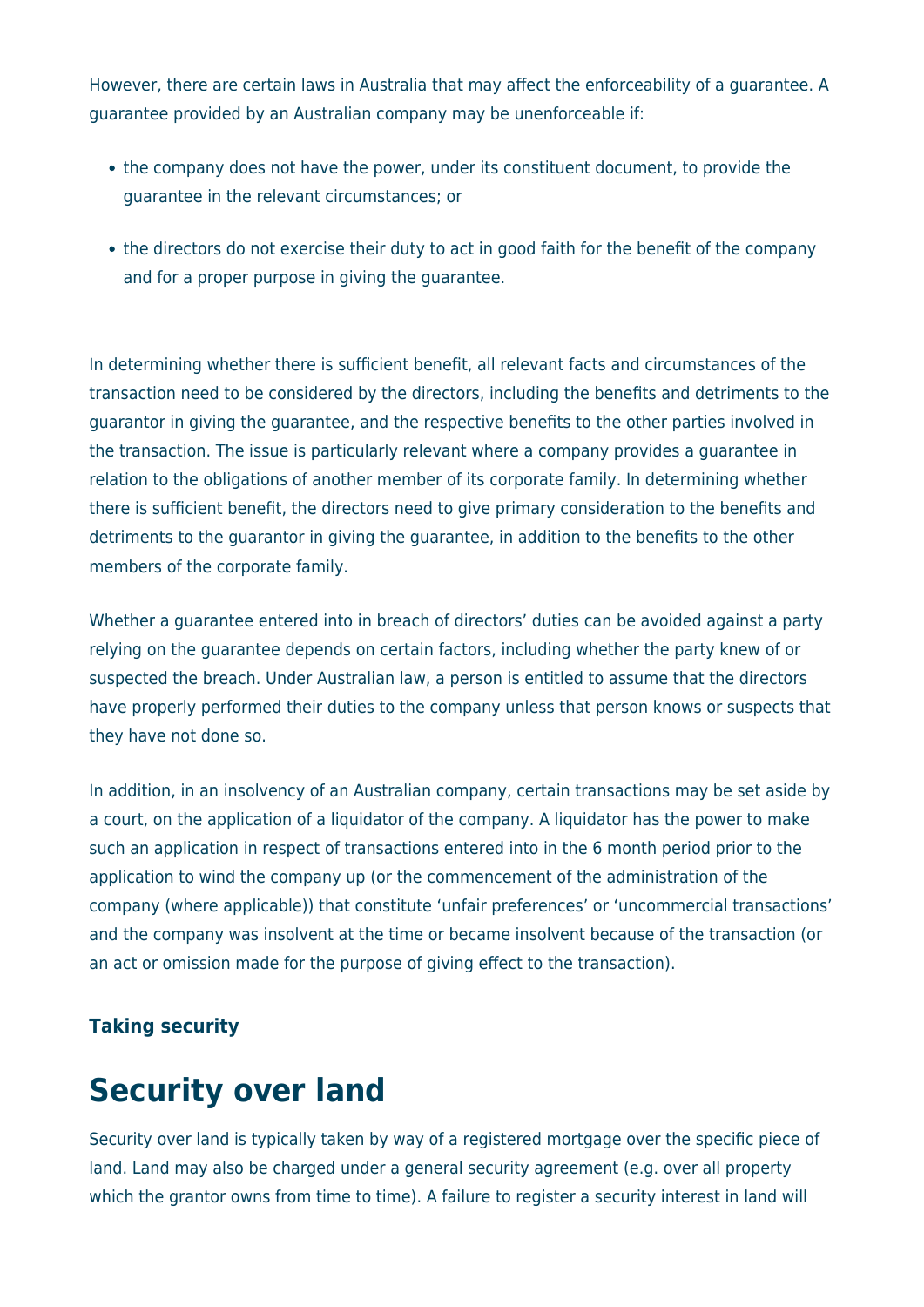not generally affect the validity of the security in an insolvency of the grantor. However, if that security interest is not properly registered in accordance with the applicable statutory requirements in relation to the registration of security interests in land in the relevant state or territory, it will generally not have the benefit of priority over subsequent registered security interests in the land.

In most Australian states, land dealings are now registered on an online property exchange network known as PEXA, eliminating paper-based registrations and certificates of title. This process was in transition at the time of writing.

### **Security over property other than land**

The grant, validity and priority of security over most classes of property other than land are subject to the Personal Property Securities Act 2009 (Cth) (**PPSA**) and its related legislation. The PPSA applies to 'personal property', which is defined broadly to include any kind of property other than land (subject to certain exceptions). Personal property therefore includes, among other things, tangible and intangible property, financial property, intermediated securities and intellectual property.

Where a lender is taking security over all of the assets of a grantor, a general security deed will generally be entered into between the parties pursuant to which the grantor will grant security in all its present and after-acquired property. If the grantor is granting security only over only a specific asset or goods (e.g. the shares in a company), a specific security deed will be entered into.

### **Registration of security interests in personal property**

Security granted over most classes of property other than land is required to be perfected under the PPSA in order to protect its validity and priority as against third parties and its validity in an insolvency of the grantor. Except for certain types of property in relation to which security may be perfected through prescribed methods of possession or control, perfection must generally be by registration on the Personal Property Securities Register (**PPSR**). There is no prescribed time period for the registration, however (subject to certain exceptions):

- priority will generally be determined by reference to the order in which security interests have been perfected, so a delay in registration can adversely affect the secured party's priority; and
- if a security interest is not registered within 20 business days after the security agreement which provides for it is entered into, it will generally be void in an insolvency of the grantor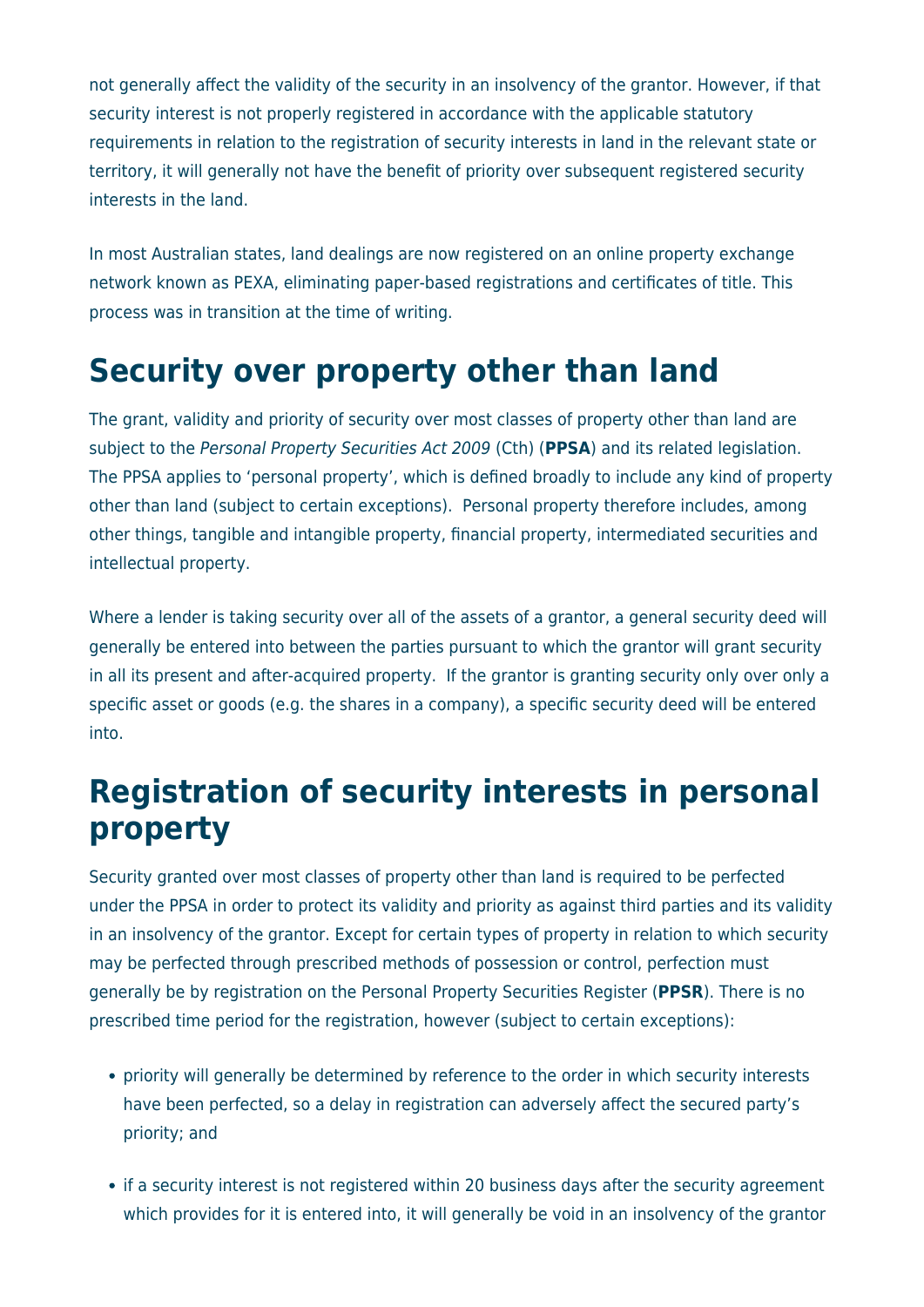which occurs less than 6 months after registration.

It should be noted that registration on the PPSR provides no assurances of priority – there may be prior security interests perfected through some means other than registration (e.g. by possession or control or under temporary perfection rules). It is also possible that later security interests may also obtain priority by being perfected by control or because they benefit from special priority rules relating to particular kinds of security interests such as purchase money security interests.

Security granted over other certain other specific classes of assets, such as minerals and resource interests, requires the consent of, and/or registration with, certain other government bodies.

### **Enforcing security interests**

A secured party's ability to enforce a security interest will generally be governed by the security agreement pursuant to which that security was created. Therefore, when a security interest is documented, the parties should negotiate the time when the security become enforceable (e.g. on the occurrence of an event of default) and any procedural requirements applicable to the enforcement of the security interest (e.g. notice of enforcement).

If a secured party is a foreign government or a related entity of a foreign government, the enforcement of security will constitute a 'direct investment' to which the requirements under the Australian Foreign Investment Policy may apply (see section 10.2 in Chapter 10 of this publication, 'Foreign Government Investors').

Under the PPSA, in enforcing a security interest, the secured party must act honestly and in a commercially reasonable manner.

If an administrator is appointed to a grantor, a statutory moratorium period will apply to a secured party taking enforcement action against the grantor's security, subject to certain exceptions. The key exception is where a secured party has security over the whole, or substantially the whole, of the grantor's property. In those circumstances, the secured party may enforce its security during the 'decision period', which is the period expiring on the  $13<sup>th</sup>$ business day after:

- the day that notice of the appointment of the administrator is given to the secured party; or
- otherwise, the day that the administration begins.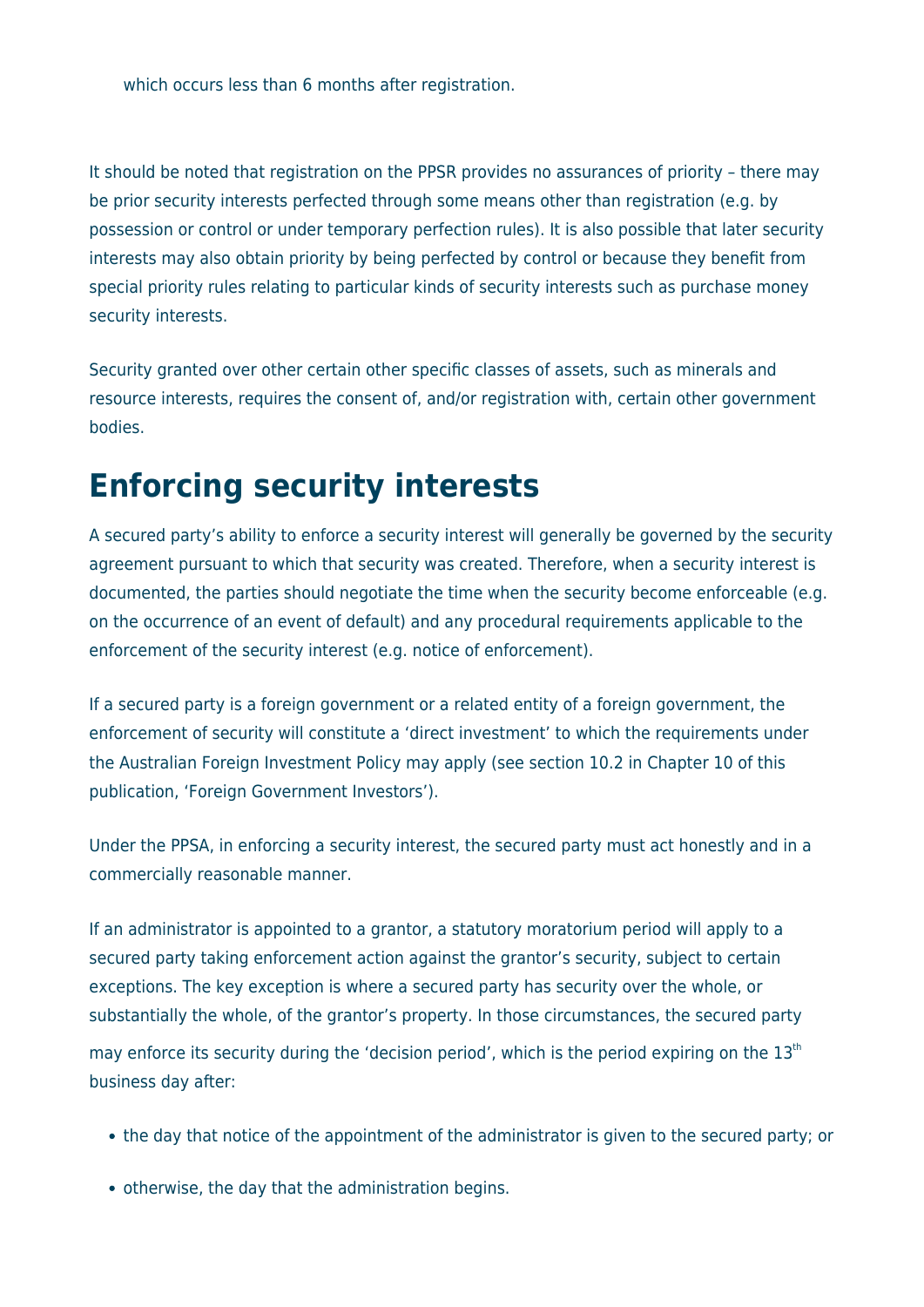A secured party will generally take steps to enforce its security by appointing a receiver or a receiver and manager in respect of the assets the subject of the security. The receiver or receiver and manager would then take steps to realise the assets in order to repay the debt owing to the secured party (e.g. by collecting receivables, seizing and disposing of assets or exercising contractual rights of the grantor under its contractual arrangements with counterparties).

# **Stamp duty**

Under current law, no stamp duty applies to security granted in respect of assets located in any Australian state or territory. However, if any of the loan or security documents contain a declaration of trust, stamp duty may be imposed on that declaration of trust. The duty is generally a fixed amount (currently no more than A\$500) provided that the property over which the trust is declared is only of nominal value or is not dutiable property. If a trust is declared over valuable dutiable property, ad valorem rates of duty will apply.

### **Unfair preferences and uncommercial transactions**

The comments in section 7.2 above in relation to unfair preferences and uncommercial transactions would also apply to an Australian company granting security.

#### **Restriction on financial assistance**

Part 2J.3 of the Corporations Act precludes a company from providing financial assistance to a person who acquires shares in the company or any of its holding companies except in limited circumstances.

Financial assistance is not defined but is interpreted broadly and will include the giving of a guarantee or granting of security by a company to support debt used to acquire shares in that company or its direct or indirect holding company. A company may financially assist a person to acquire share in the company or any direct or indirect holding company only if:

- the assistance does not materially prejudice the interests of the company, its shareholders or the company's ability to pay its creditors;
- the company obtains shareholder approval in accordance with the prescribed whitewash procedure; or
- the assistance is exempted under section 260C of the Corporations Act.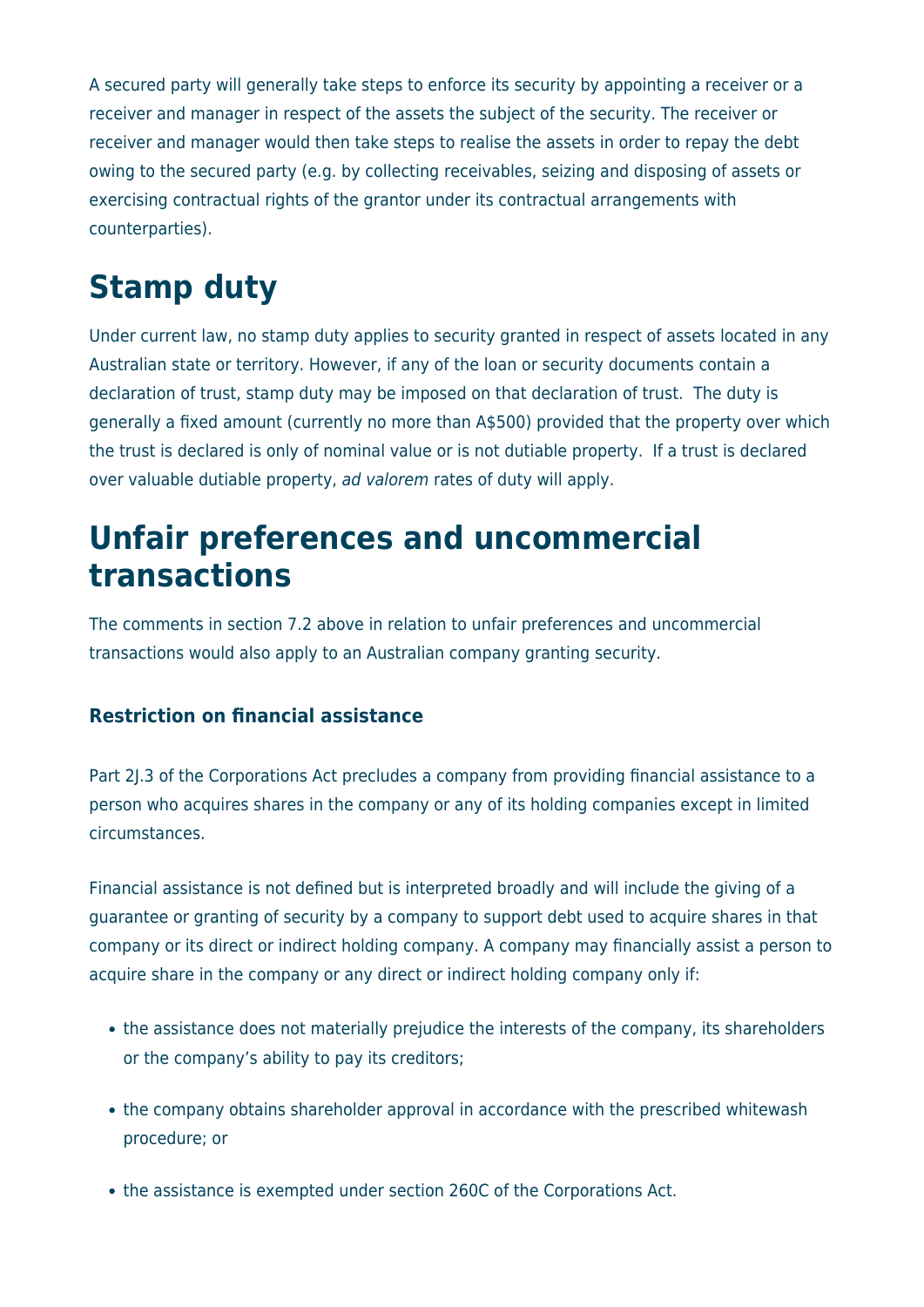Lenders are often only prepared to rely on the whitewash procedure. The whitewash procedure includes a 14 day waiting period following lodgement of a notice with the Australian Securities and Investments Commission (**ASIC**) and a requirement that approval also be obtained from the shareholders of any Australian listed holding company or the ultimate Australian-incorporated holding company of the company giving the assistance. Assuming that shareholders' consent to a short notice period can be obtained (which is usually the case where the relevant companies are not listed), the process takes a minimum of 15 days from the date of lodgement of the first notice with ASIC.

Most commonly in acquisition financing, that procedure takes place following the acquisition, and it is a condition subsequent that it is completed and the target companies accede to the financing as guarantors or security providers within a specified time period.

Contravention of the prohibition does not affect the validity of the financial assistance or any related contract or transaction and the company is not guilty of an offence. However, persons (which could include a lender) involved in a breach of the prohibition may be liable for fines of up to A\$200,000 and/or (for individuals whose involvement is dishonest) imprisonment for up to five years. Civil penalties may also be imposed requiring persons involved in a breach to compensate the company concerned for any loss it suffers as a result of the breach.

#### **Subordination**

Under Australian law it is possible to subordinate debts such that one lender (the **junior lender**) may agree that a second lender (the **senior lender**) be preferred over the junior lender for repayment of a debt, provided that the subordination does not disadvantage any other creditor of the debtor that is not a party to the subordination arrangements.

In the Australian market, there are two principal contractual methods used to document such an arrangement, which will usually be documented in a tripartite agreement between the senior lender, the junior lender and the debtor:

- contingent debt method: whereby the lender's right to have its debt repaid is contingent upon the senior lender's debt having first been repaid (to a specified extent); or
- turnover agreement / subordination trust method(s): whereby the junior lender agrees to pay the senior lender and/or to hold on trust for the senior lender, any amounts paid by the debtor to the junior lender, until the senior lender has been repaid (to a specified extent). Senior lenders generally prefer for the junior lenders to agree to hold such amounts on trust for the senior lender (rather than to merely pay the senior lender) to protect these funds against the insolvency of the junior lender.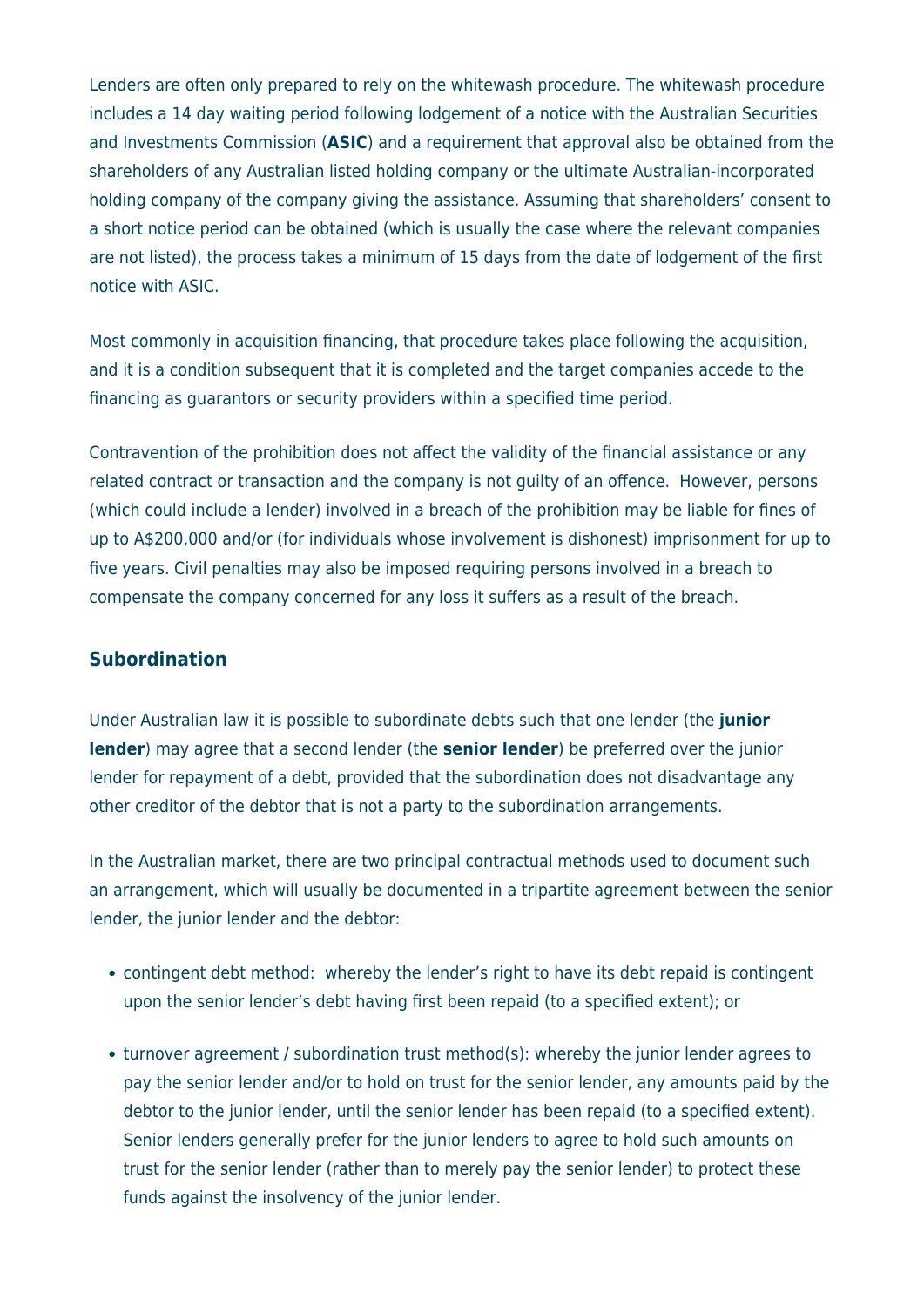The second method may give rise to a security interest over the junior creditor's claim in favour of the senior lender for the purpose of the PPSA and require registration on the PPSR.

Subordination may also be achieved by way of structural subordination, whereby a lender to a parent company in a group of companies is structurally subordinated to lenders to that parent company's subsidiaries, who have direct claims against the assets of the subsidiaries.

Last updated: 01/03/2019

#### **Key contacts**



Jon Evans **Partner** +61 3 9288 1574 Melbourne [jon.evans@hsf.com](mailto:jon.evans@hsf.com)



Andrew Booth Head of Finance, Australia +61 3 9288 1269 Melbourne [andrew.booth@hsf.com](mailto:andrew.booth@hsf.com)



Phillip McMahon Partner +61 7 3258 6558 Brisbane [phillip.mcmahon@hsf.com](mailto:phillip.mcmahon@hsf.com)